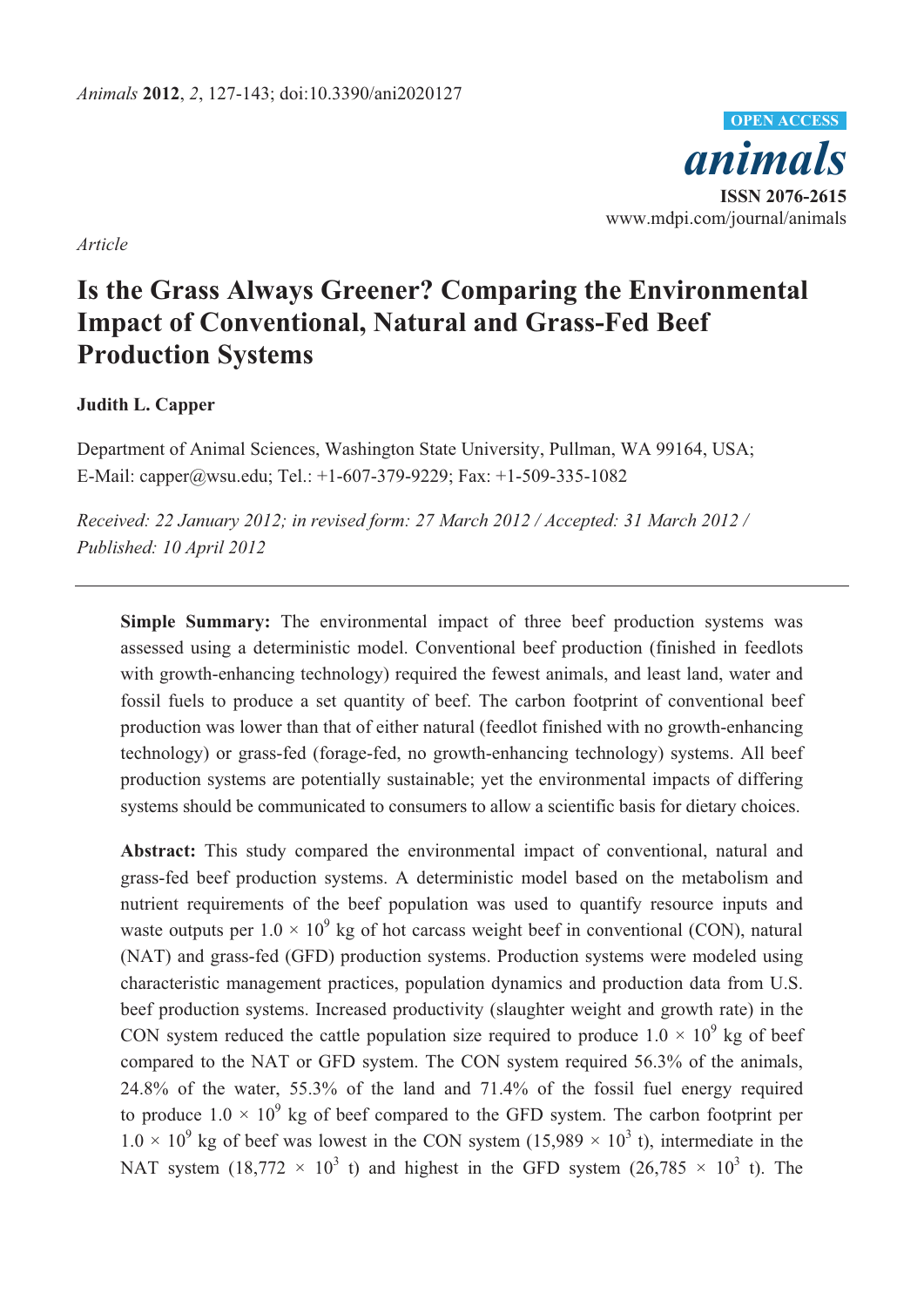challenge to the U.S beef industry is to communicate differences in system environmental impacts to facilitate informed dietary choice.

**Keywords:** beef; carbon footprint; environmental impact; greenhouse gas; productivity; feedlot; corn; grass-fed

## **1. Introduction**

Sustainability is often defined as "*meeting society's present needs without compromising the ability of future generations to meet their own needs*" and comprises three interlinked facets: environmental responsibility, economic viability and social acceptability [1]. In this context, the sustainability of beef production comes under considerable scrutiny. Global food security and environmental issues are significant considerations for governments and policy-makers who are conscious not only of the proportion of their national population that is currently food-insecure, but also of the prediction that the global population will increase to over 9.5 billion people by the year 2050 [2]. The greatest population increases are predicted to occur in developing regions such as Africa, China and India, and, by 2050, these nations are predicted to enjoy a per capita income similar to that currently seen within Europe and North America [3]. As incomes increase, so does the demand for high-quality animal proteins such as meat, milk and eggs, thus the Food and Agriculture Organization of the United Nations (FAO) suggests that food requirements will increase by 70% by 2050 [2]. In the event of considerable population growth, future competition for water, land and energy between livestock production and human activities will increase. The global beef industry will therefore face a significant challenge in fulfilling consumer demand for meat products, using a finite resource base. This issue is not confined to a future scenario—current concern over dwindling natural resources, climate change and the social acceptability of beef production practices leads to debate as to whether the U.S. beef industry should continue to intensify and improve productivity to feed the increasing population, or adopt extensive production systems often perceived by consumers to have a lower environmental impact [4].

Advances in nutrition, genetics and management have conferred considerable advances in reducing the environmental impact of beef production over time: Capper [5] demonstrated that compared to beef production systems characteristic of 1977, modern beef production in 2007 used 19% less feed, 12% less water, 33% less land and exhibited a 16% decrease in the carbon footprint per unit of beef. The improvements in efficiency conferred by modern management practices and technology use facilitate the production of economically-affordable beef [6,7]. Nonetheless, the social acceptability of specific beef production practices, specifically finishing within feedlots and the use of technology to improve growth rate, may be perceived as undesirable by the consumer due to concerns relating to animal welfare [8,9], human health [10] or environmental sustainability [11]. Beef produced without the use of growth-enhancing technology (GET; "natural" beef), or finished on a forage-based diet ("grass-fed") may therefore gain market share [12]. The aim of this study was to evaluate the comparative environmental impacts (defined as resource use and greenhouse gas (GHG) emissions) of conventional, natural and grass-fed beef production using a deterministic whole system model based on ruminant nutrition and metabolism.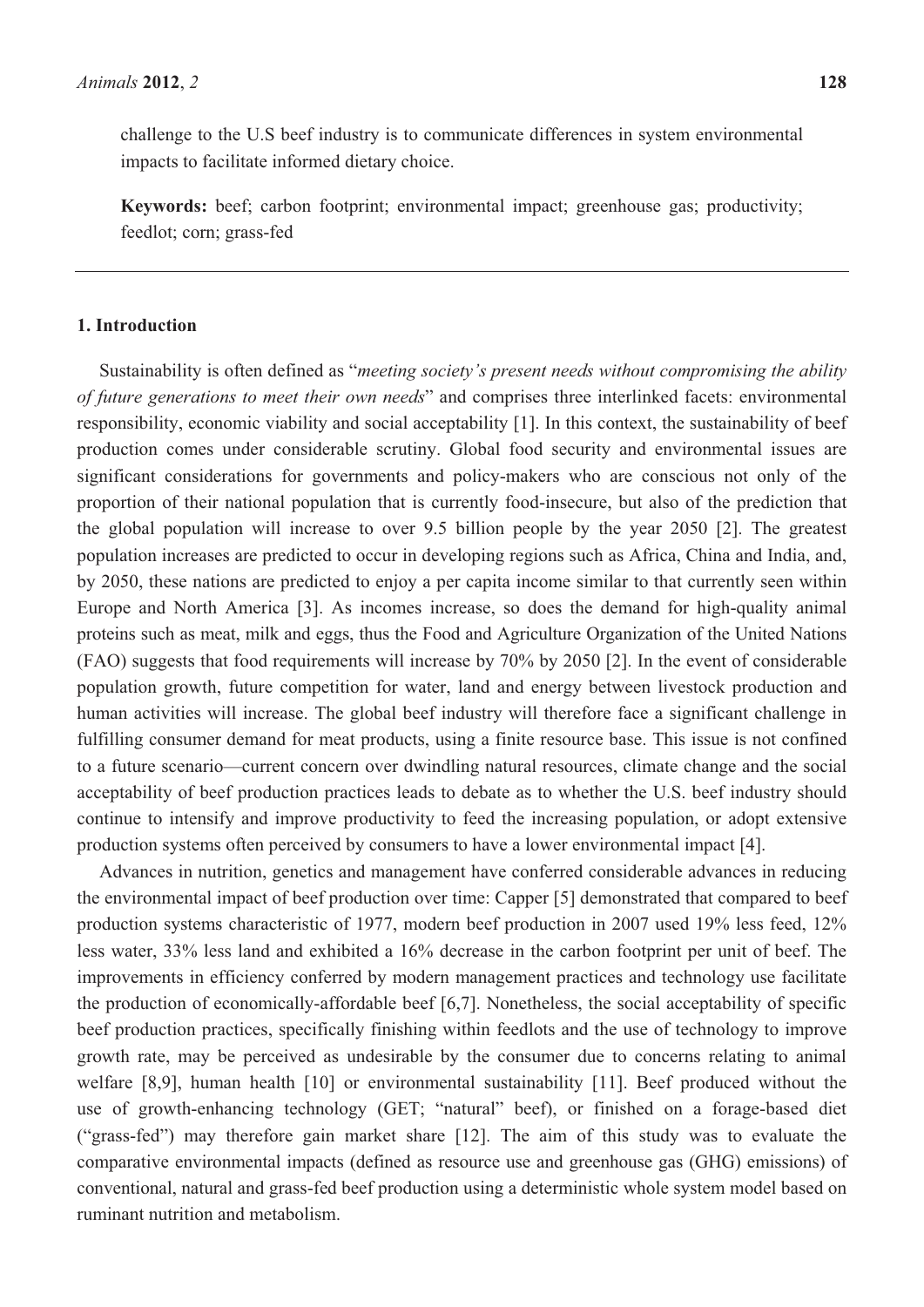## **2. Experimental Section**

This study utilized data from existing reports and databases and required no Animal Care and Use Committee approval. A deterministic environmental impact model (EIM) based on the nutrient requirements and metabolism of animals within all sectors of the beef production system was used to quantify the environmental impact of three U.S. beef production systems: "Conventional", (CON) "Natural" (NAT) and "Grass-fed" (GFD). The CON system represented the beef production system characteristic of the majority of beef operations. A myriad of definitions exist for "natural" beef, thus in this study management practices in the CON and NAT system were identical, save for the use of GET in the CON system (where approved by the FDA) at 100% adoption rate, compared to zero adoption in the NAT system. The GFD system was defined by the USDA-AMS standard for grass-fed beef [13], which prescribes a forage-based diet from birth to slaughter without grain or other non-forage supplementation. No prohibition of GET exists in the USDA-AMS standards for grass-fed beef production, but such technologies are seldom compatible with marketing claims for grass-fed beef, therefore they were not employed in the current comparison. Environmental impact was calculated by comparing annual resource inputs and waste output of each beef production system, expressed per  $1.0 \times 10^9$  kg of beef (hot carcass weight) produced in 365 d.

## *2.1. The Beef Production System Environmental Model*

A deterministic EIM of beef production was created within Microsoft Excel. The EIM contained four different sub-models: the beef population, the animal system, the cropping system and the transportation system (Figure 1).

**Figure 1.** Simplified schematic representation of the sub-systems within the environmental impact model.

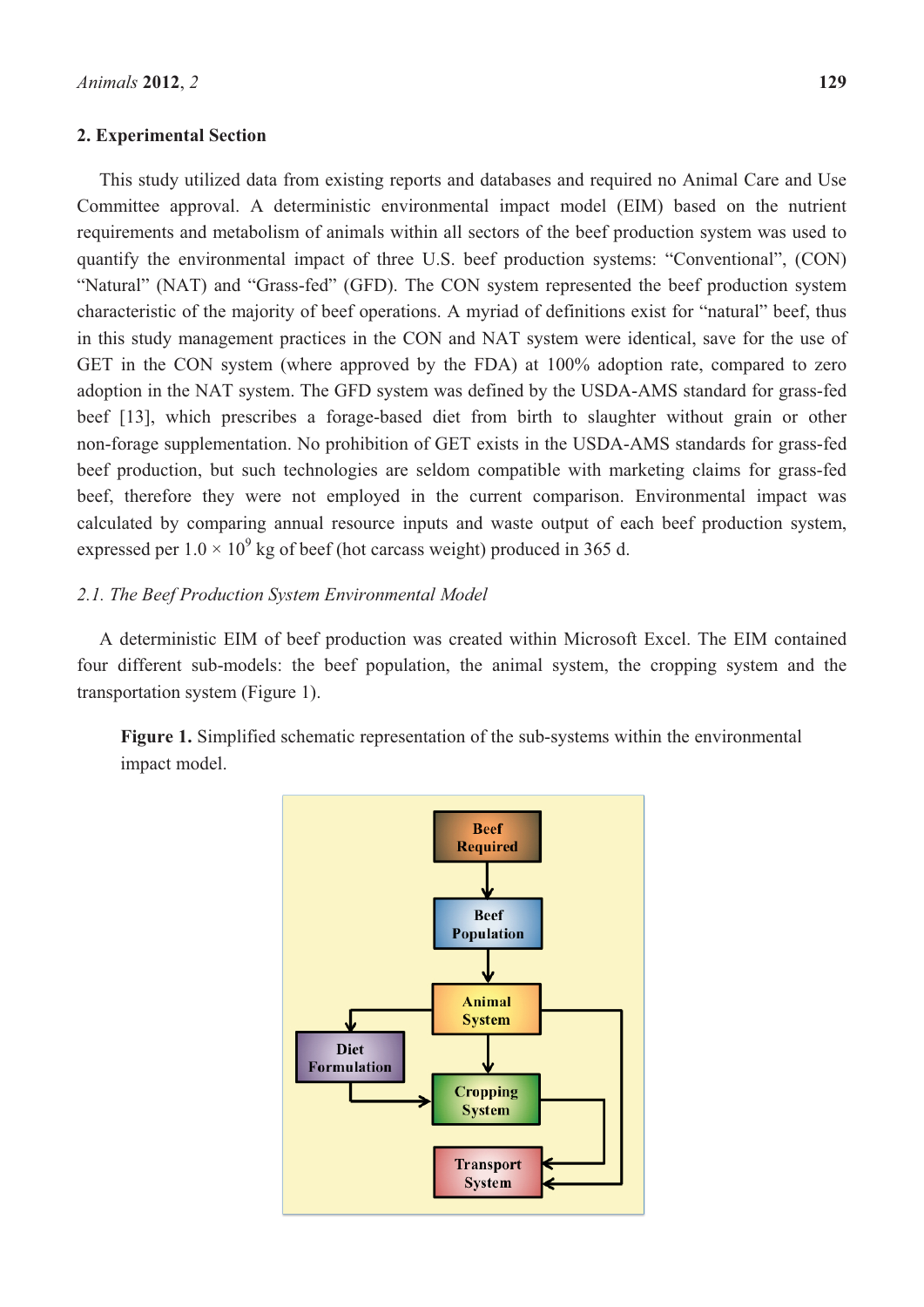#### 2.1.1. The Beef Population Sub-Model

The model worked step-wise backwards through the production chain. The functional unit  $(1.0 \times 10^9)$  kg of hot carcass weight beef) and the slaughter characteristics of the various beef populations determined the number of slaughter animals required and thus the total beef population size. The numbers of animals within each of the six sub-systems (cow-calf unit, stocker operation, pre-grass-finishing system, feedlot, grass-finishing system and dairy population) contained within the animal system sub-model (ASSM; Figure 2) were derived from the total slaughter population size according to sub-system-specific productivity metrics (mortality, growth rate) as detailed in Sections 2.2 and 2.3, and pro-rated on an annual basis according to the number of days spent within each system.





## 2.1.2. The Animal System Sub-Model

The ASSM contained six sub-systems. The cow-calf unit contained beef breed animals (Angus cows, Hereford bulls and Angus  $\times$  Hereford offspring) that served to support population dynamics (lactating and dry cows, pre-weaned calves, replacement heifers, adolescent bulls, yearling bulls and mature bulls). The stocker operation and pre-grass-finishing system contained weaned beef breed steers and heifers fed until they reached sufficient weight to be placed into the feedlot or the grass-finishing system. The feedlot contained calf-fed beef and dairy (Holstein) animals that enter the feedlot at weaning (beef calves) or four months of age (dairy calves); and yearling-fed beef breed animals that enter the feedlot after the stocker stage. Within the feedlot, cattle were fed until the desired weight and condition were achieved. A dairy system was also contained within the CON and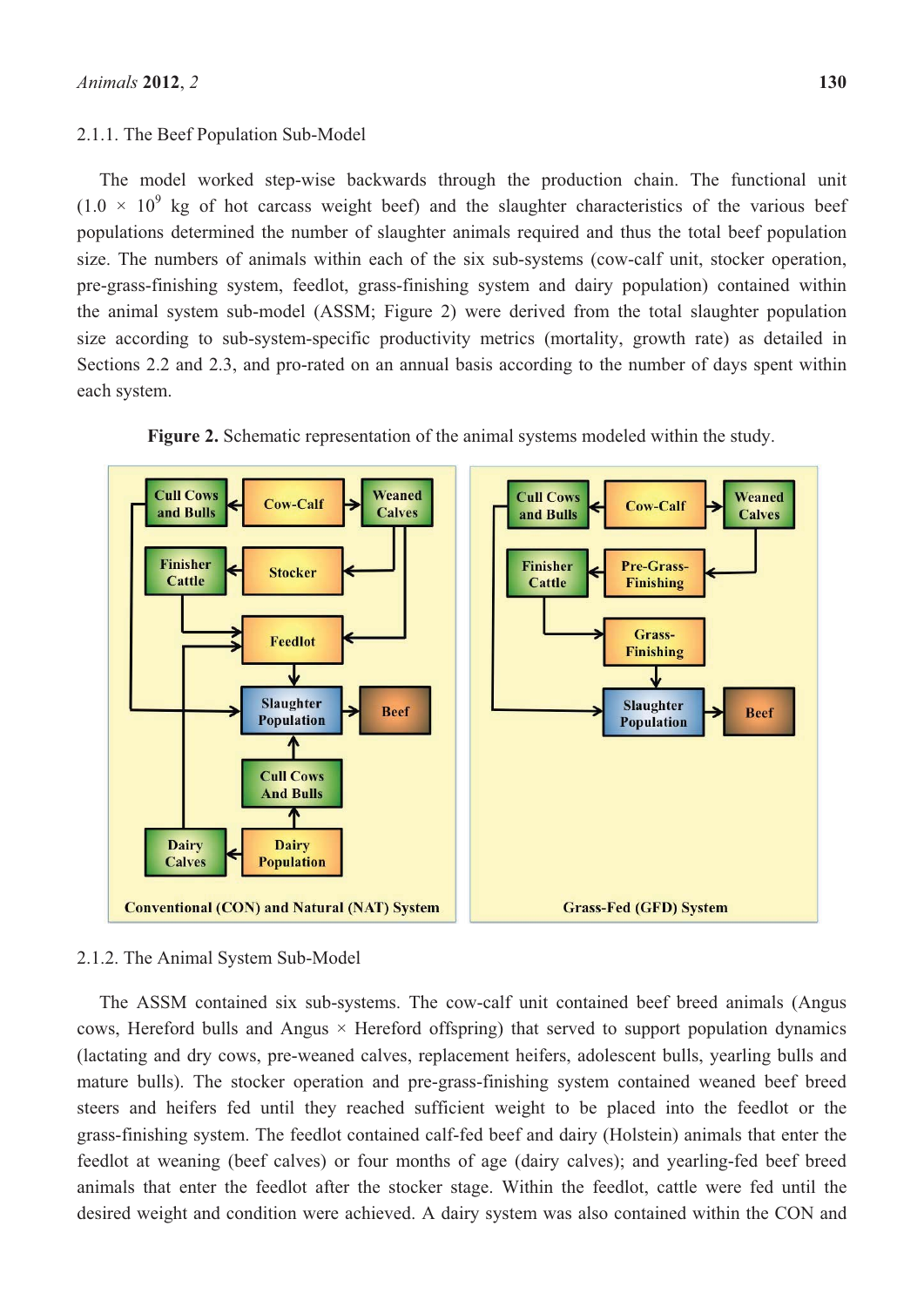NAT systems for the purposes of supplying dairy-bred calves and cull dairy cows and for consequent allocation of resources and emissions between the beef and dairy system. The grass-finishing system contained beef breed steers and heifers fed until the desired weight and condition was achieved.

Nutrient requirements and feed intakes for each class of animals were calculated using AMTS Cattle Pro [14], a commercial cattle diet formulation software package based on the Cornell Net Carbohydrate and Protein System. Diets were formulated to fulfill the requirements of animals within each class and sub-system according to age, sex, breed, liveweight, average daily gain, production system characteristics and GET use (where appropriate) to within 1% of predicted metabolizable energy and protein requirements. Outputs from AMTS Cattle Pro (growth rate, DMI, dietary composition, dietary fiber characteristics, manure output, N and P excretion) were then inputted into the ASSM. Voluntary water intake for mature cows was modeled according to Beckett and Oltjen [15], with water intakes for all other classes of animal calculated from the equation derived by Meyer *et al.* [16]. Total manure output, N and P excretion were calculated as the sum totals from each animal class within the ASSM expressed per function unit of output  $(1.0 \times 10^{9} \text{ kg }$  beef). Total carbon emissions from the ASSM comprised  $CH_4$  and N<sub>2</sub>O from both enteric fermentation and manure. Dietary soluble residue, hemicellulose and cellulose intakes were used to calculate enteric CH<sub>4</sub> production from all animals within each sub-system, including pre-weaned calves [17]. The fraction of nitrogen emitted as enteric N2O was modeled using data reported by Kaspar and Tiedje [18] and Kirchgessner *et al.* [19]. Emissions of CH4 from manure were estimated using methodology prescribed by the U.S. Environmental Protection Agency [20] based on the quantity of volatile solids excreted, maximum CH4-producing potential (0.24 cubic meters per kg of volatile solids), and a conversion factor specific to either pasture or feedlot systems. Intergovernmental Panel on Climate Change [21] emission factors were used to calculate  $N_2O$  emissions from manure.

#### 2.1.3. The Cropping System Sub-Model

Quantities of feedstuffs required to support beef production were derived from the ASSM according to dietary formulation, daily DMI for each animal class and animal numbers. Land use was calculated according to feedstuff requirements and cropping yields. Crop yields and inputs (fertilizers, herbicides, insecticides, fuel use) were derived as detailed by Capper [5]. Irrigation water use for crop production was calculated from application rates and proportions of crops irrigated according to the Census of Agriculture Ranch and Irrigation Survey [22]. Carbon emissions from feedstuff production comprised  $N_2O$  and  $CO_2$  from crop production expressed as  $CO_2$ -equivalents. Emissions of  $N_2O$  from fertilizer application, manure application to crops, and manure applied while grazing were estimated from the factors published by the IPCC [21]. Emissions of  $CO<sub>2</sub>$  from fertilizer and pesticide manufacture were derived from West and Marland [23], and similar emissions from fossil fuel combustion for crop production were calculated from US EPA [24]. Biogenic carbon, which rotates continuously through a cycle comprising uptake of atmospheric carbon by crops followed by a return to the atmosphere through animal respiration, was considered to be neutral with respect to GHG emissions. Carbon sequestration into soil and  $CO<sub>2</sub>$  produced through animal respiration were considered to be equivalent and were therefore not specifically accounted for.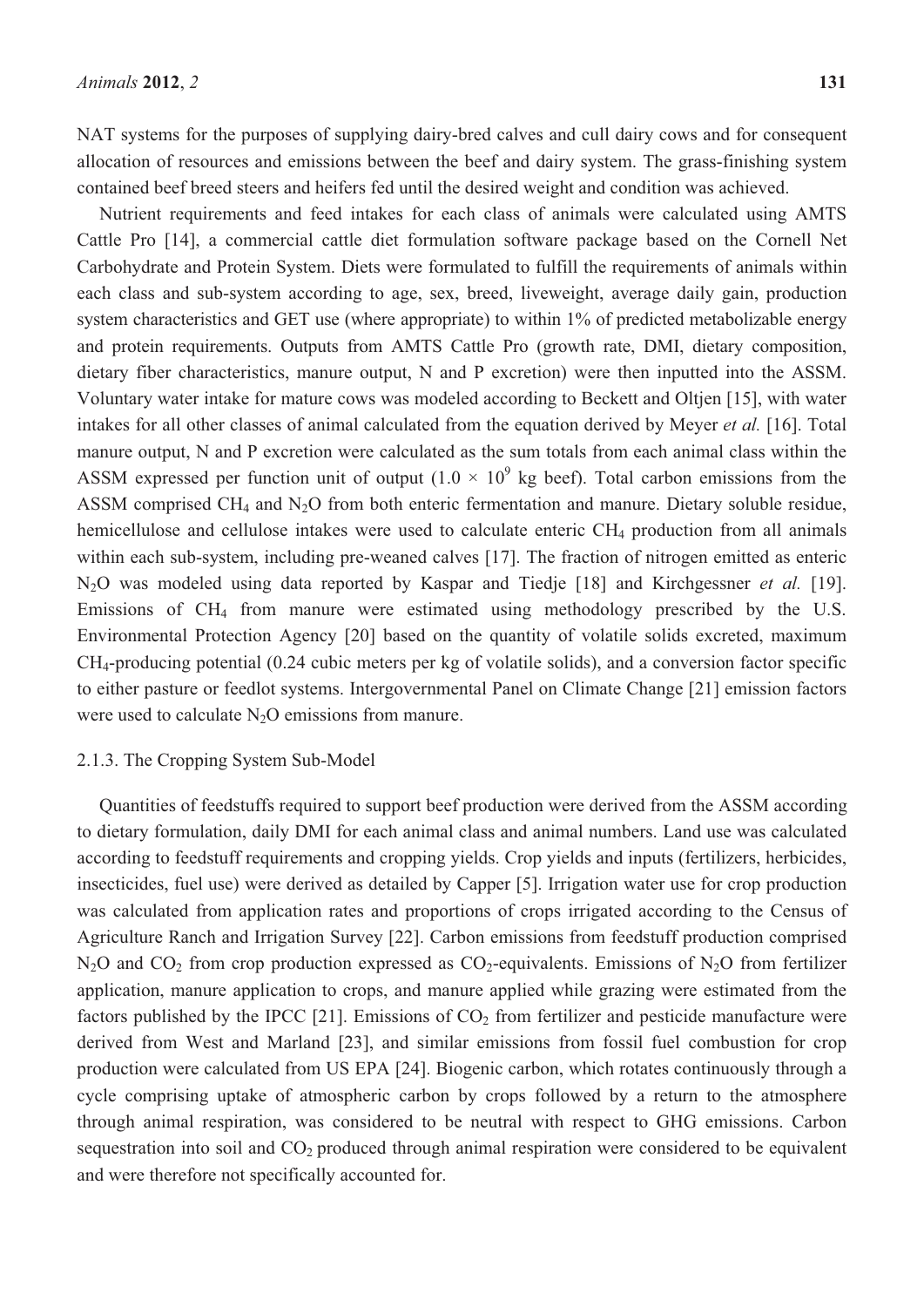#### 2.1.4. The Transportation Sub-Model

The assumptions underlying the transportation sub-model are described within Capper [5]. Carbon emissions from animal transport were derived from animal numbers, the carrying capacity of haulage vehicles dependent upon animal liveweight and vehicle size, distances between animal sub-systems and fuel efficiency. Within the CON and NAT systems, animals were transported an average of 483 km between sub-systems and 161 km to the slaughterhouse. Animal transport within the GFD system was confined to the transport of animals from the grass-finishing system to the slaughterhouse (161 km) as animals were assumed to stay within the same farm premises from birth to slaughter. Within the CON and NAT systems, feed (corn and soy) was transported 558 km to the feedlot (underlying assumptions described by Capper [5]), with carbon emissions dependent upon feedstuff requirements, vehicle carrying capacity and fuel efficiency. All forages within the GFD system were assumed to be home-grown, thus no feed transport costs were assigned to this system.

#### *2.2. Conventional and Natural Beef Production System Characteristics*

The CON and NAT beef production systems comprised cow-calf, stocker and feedlot operations modeled according to characteristic U.S. production practices [25–28] with population characteristics unaffected by GET use as detailed in Capper [5]. Briefly, these included a 365 d calving interval, a 207 d lactation, and a calving rate of 91.5% with 96.5% of cows producing a live calf. Replacement heifers were included in the population at a rate of 0.27 heifers per cow with an annual replacement rate of 12.9% and a 24-month age at first calving. Bulls were included in the population at a ratio of one bull per 25 cows.

Diets for animals in the CON and NAT supporting populations (lactating and dry cows, replacement heifers, mature and adolescent bulls) were formulated based on pasture, grass hay and straw, adjusted for a predominantly pasture-based diet during spring and summer, with conserved forage supplementation during fall and winter. Prior to weaning at 207 d [26], calves suckled from the dam and consumed pasture and starter feed (flaked corn and soybean meal). Post-weaning, 83.5% of calves [5] entered the stocker sub-system where they were fed primarily pasture-based diets with supplemental grass hay, corn silage, flaked corn and soybean meal according to seasonal pasture availability. At 386 kg bodyweight (BW; steers) or 340 kg BW (heifers), stocker cattle entered the feedlot as yearling-fed finishing animals.

Diets for yearling-fed feedlot steers and heifers were balanced for predicted dry matter intake (DMI) and growth rates (Table 1) and comprised corn grain, soybean meal, alfalfa hay and vitamin/mineral supplements. A total of 16.5% [5] of weaned beef calves entered the feedlot directly as calf-fed finishing animals and were fed a diet containing the same base ingredients as the yearling-fed animals, formulated for predicted DMI and average growth rates as documented in Table 1.

The CON and NAT beef systems included animal inputs from the U.S. dairy industry in terms of cull cows, plus male and dairy female calves at 3 d of age. The question of resource and waste allocation between interlocking systems (in this case the dairy and beef populations) has been extensively debated [29]. Resource inputs and waste output between the dairy and beef systems were calculated based upon a biological allocation method. A deterministic model of resource use and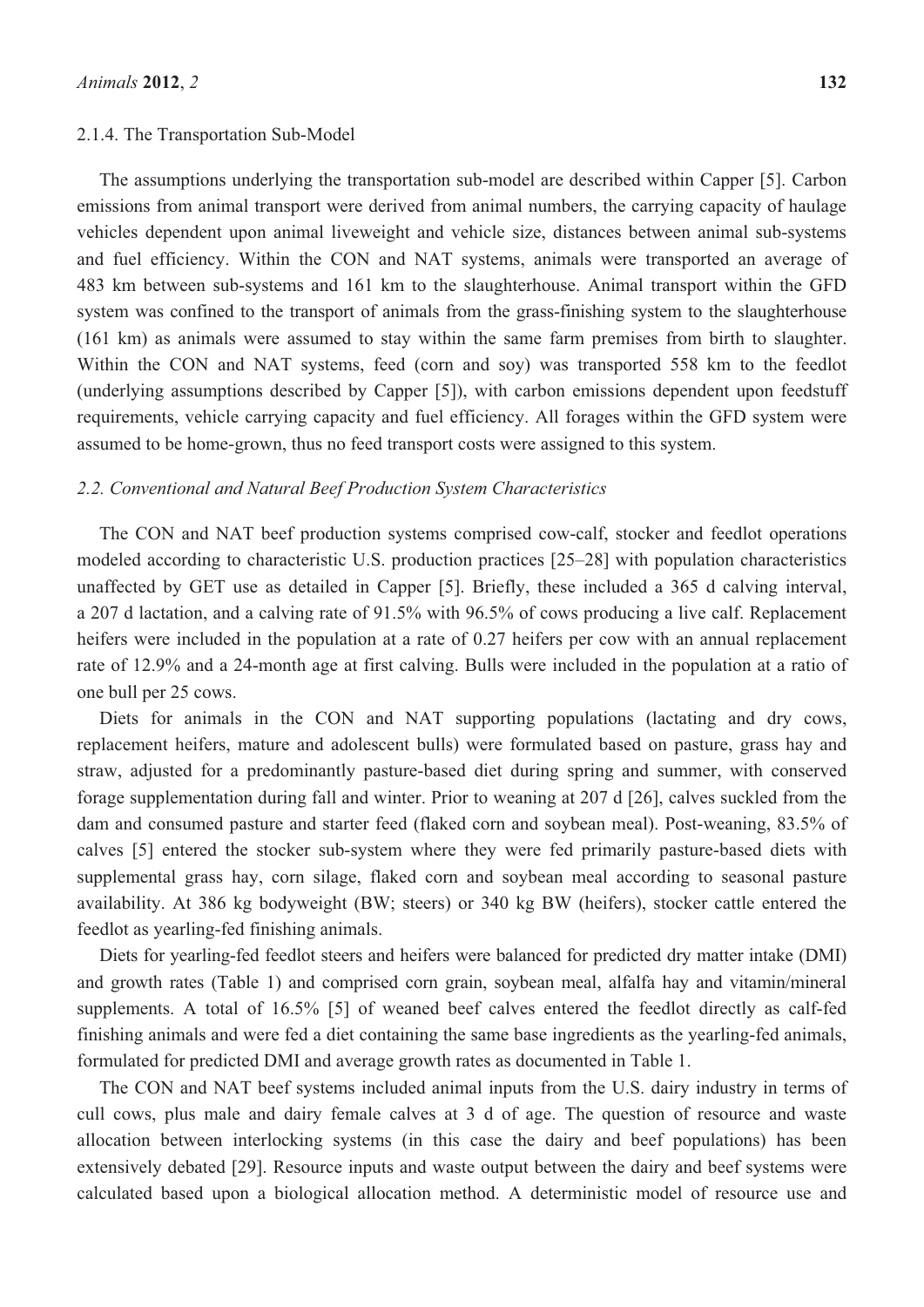environmental impact within dairy production was previously developed by Capper *et al.* [30], based upon the same nutrition and metabolism principles as the current beef model. Employing the model described by Capper *et al.* [30] to assess the environmental impact of dairy inputs to the beef industry within the current study ensured that resource input data for both models were sourced from similar data, thus minimizing methodological conflict between the models. The dairy model was used to determine the proportion of total resource inputs and waste output attributable to growth in Holstein heifers from birth up to 544 kg (the weight at which they would be sold as beef animals if they did not enter the dairy herd). These totals represented the environmental cost attributed to dairy cull cows entering the beef market and were added to the appropriate beef production system according to the number of cull cows within said system. The impact of producing male and female dairy calves for calf-fed rearing was calculated by partitioning out the proportion of total resource inputs and waste output attributable to pregnancy in lactating and dry dairy cows. This cost was adjusted for the number of dairy calves in the beef system and thus the number of cows required, before application to the beef production system. Use of this allocation method ensured that the dairy industry was credited for by-product animals that were ultimately destined to produce meat within the beef production system.

|                         | System     | Time in sub-<br>system (d) | Growth<br>rate $(kg/d)$ | Weight<br>change $(kg)$ | End weight<br>(kg) | Slaughter data |                                       |
|-------------------------|------------|----------------------------|-------------------------|-------------------------|--------------------|----------------|---------------------------------------|
|                         |            |                            |                         |                         |                    | Age $(d)$      | Weight<br>$\left(\frac{kg}{g}\right)$ |
| Pre-weaned<br>beef calf | <b>CON</b> | 207                        | 0.98                    | 203                     | 245                | N/A            | N/A                                   |
|                         | <b>NAT</b> | 207                        | 0.98                    | 203                     | 245                | N/A            | N/A                                   |
|                         | <b>GFD</b> | 207                        | 0.88                    | 183                     | 226                | N/A            | N/A                                   |
| Pre-weaned              | <b>CON</b> | 56                         | 0.92                    | 51                      | 92                 | N/A            | N/A                                   |
| dairy calf <sup>b</sup> | <b>NAT</b> | 56                         | 0.92                    | 51                      | 92                 | N/A            | N/A                                   |
| Stocker                 | <b>CON</b> | 123                        | 0.99                    | 122                     | 367                | N/A            | N/A                                   |
|                         | <b>NAT</b> | 159                        | 0.77                    | 122                     | 367                | N/A            | N/A                                   |
| Pre-grass<br>finishing  | <b>GFD</b> | 159                        | 0.42                    | 67                      | 293                | N/A            | N/A                                   |
| Calf-fed beef           | <b>CON</b> | 203                        | 1.61                    | 326                     | 571                | 410            | 571                                   |
| in feedlot              | <b>NAT</b> | 203                        | 1.20                    | 244                     | 489                | 435            | 489                                   |
| Calf-fed dairy          | <b>CON</b> | 259                        | 1.74                    | 449                     | 541                | 315            | 541                                   |
| in feedlot              | <b>NAT</b> | 259                        | 1.48                    | 383                     | 476                | 315            | 476                                   |
| Yearling-fed            | <b>CON</b> | 110                        | 1.86                    | 204                     | 571                | 440            | 571                                   |
| beef in<br>feedlot      | <b>NAT</b> | 110                        | 1.48                    | 163                     | 530                | 440            | 530                                   |
| Grass-<br>finished      | <b>GFD</b> | 313                        | 0.61                    | 192                     | 486                | 679            | 486                                   |

**Table 1.** Mean production data for sub-classes of growing and finishing animals within three beef production systems: conventional (CON), natural (NAT) or grass-fed (GFD)<sup>a</sup>.

<sup>a</sup> Further details of system characteristics are given in Section 2.

<sup>b</sup> Although calves were weaned at 56 days, they remained on the calf ranch until 120 days of age. The 64-day post-weaning period has been incorporated into the calf-fed dairy phase for ease of understanding.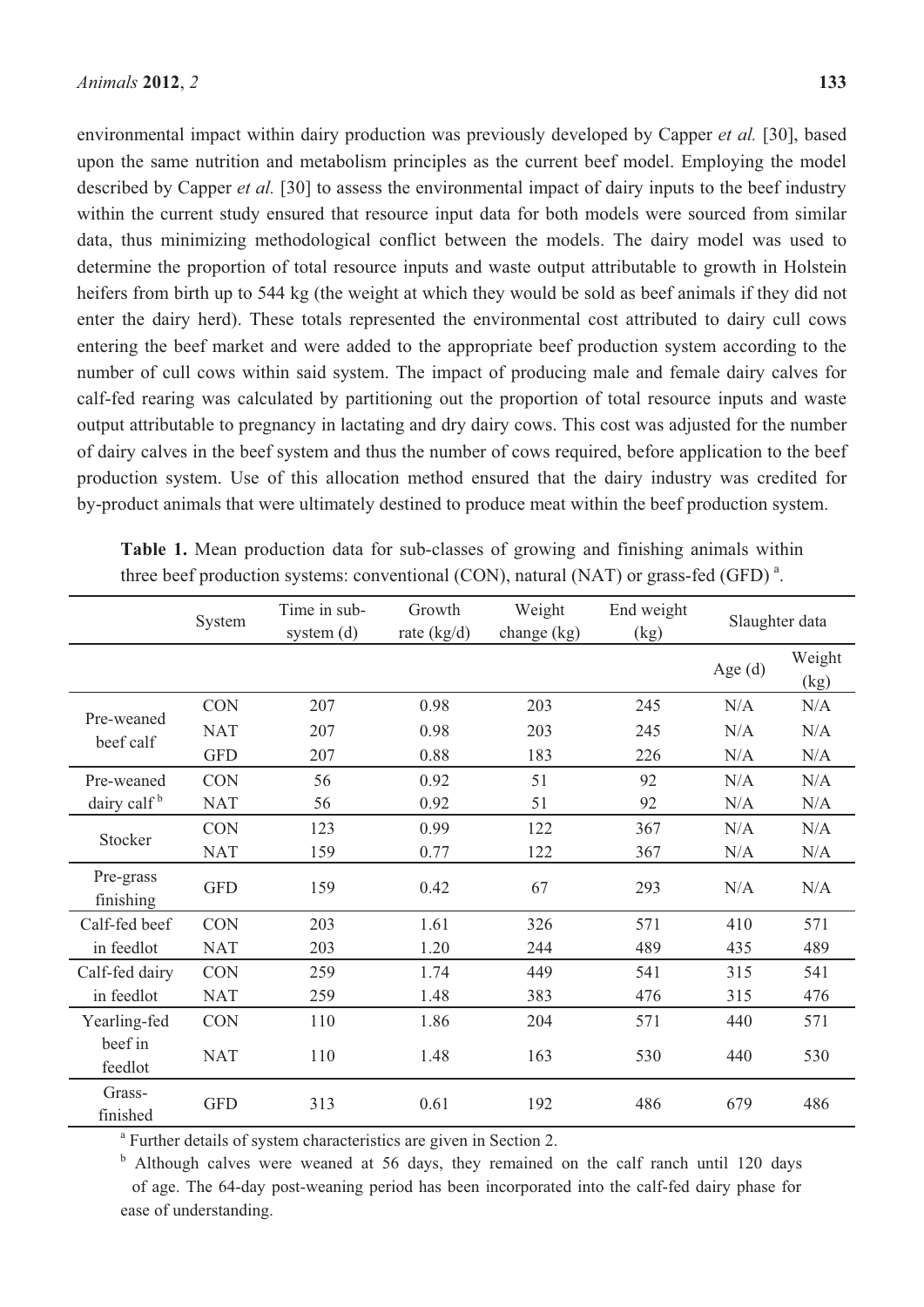A total of 12.9% of animals within the CON and NAT feedlot finishing systems originated from dairy production, comprising 11.5% dairy steers and 1.4% dairy heifers [5,15]. Within the model, dairy calves were fed milk replacer and a calf starter ration (flaked corn and soybean meal) until weaning at 56 d. Dairy calves entered the feedlot on a calf-fed basis and were finished on a standard feedlot diet similar to that fed to the calf-fed beef animals, balanced for predicted DMI and growth rate (Table 1).

The CON system included the use of GET in terms of steroid implants, in-feed ionophores (monensin sodium, lasalocid sodium) in-feed hormones (melengestrol acetate, MGA) and beta-adrenergic agonists (ractopamine hydrochloride, zilpaterol hydrochloride,  $\beta AA$ ). Ionophore use in lactating and dry beef cows was modeled according to Sprott *et al.* [31] with a 10.2% reduction in feed intake while maintaining performance. AMTS Cattle Pro [14] has a built-in module within the software that corrects feed intake, efficiency and growth rate for the use of steroid implants and ionophores in growing cattle, therefore this was employed when formulating diets for stocker and feedlot animals. Due to a lack of data for the effects of implant use in pre-weaned calves and the characteristically low adoption rate of this technology within this animal class [25], this technology was not included in the pre-weaned calf groups. The effects of MGA use in heifers were modeled according to data from Perrett *et al.* [32] and Sides *et al.* [33–37] that showed a central tendency towards a 3.5% increase in feed intake compared to non-supplemented animals. Research relating to the productivity effects of BAA demonstrated a central tendency to increase growth rate by 18.4% during the supplementation period (28 d for ractopamine hydrochloride, 20 d for zilpaterol hydrochloride) across all classes of supplemented animal  $[34–44]$ . The dressing percentage for animals supplemented with  $\beta AA (CON)$ averaged 63.8% compared to 63.3% for non-supplemented animals (NAT) [34–39,42–45].

Slaughter populations for the CON and NAT systems comprised calf-fed and yearling-fed beef-breed animals; calf-fed dairy animals and cull animals from the beef and dairy sectors. Subclasses of feedlot-finished animals were taken to the same number of days on feed within both models, for example, 110 days on feed for yearling-fed beef steers in both the CON and the NAT systems, as shown in Table 1. The average slaughter weight across all animal categories was 569 kg in the CON system and 519 kg in the NAT system, at average ages of 444 d (CON) and 464 d (NAT).

## *2.3. Grass-Fed Beef Production System Characteristics*

The GFD production system included a cow-calf operation, a pre-grass-finishing operation and a grass-finishing operation. Supporting population characteristics unaffected by technology use (calving interval, age at first calving, calving rate, lactation length, replacement heifer:cow ratio and bull:cow ratio) were as detailed in Capper [5] and briefly described in Section 2.2.

All animals in the GFD system were supplied with a forage-based diet formulated based on pasture, alfalfa hay, grass hay and wheat straw, adjusted for a pasture-based diet during spring and summer, with conserved forage supplementation during fall and winter. All diets were formulated according to AMTS Cattle Pro [14] based on predicted DMI and growth rate. Prior to weaning at 207 d, calves suckled from the dam and consumed pasture. Post-weaning, all weaned calves entered the pre-grass-finishing sub-system where they were fed pasture, alfalfa hay and grass hay diets according to seasonal pasture availability. Cattle entered the grass-finishing system at 12 mo of age to coincide with spring grass availability.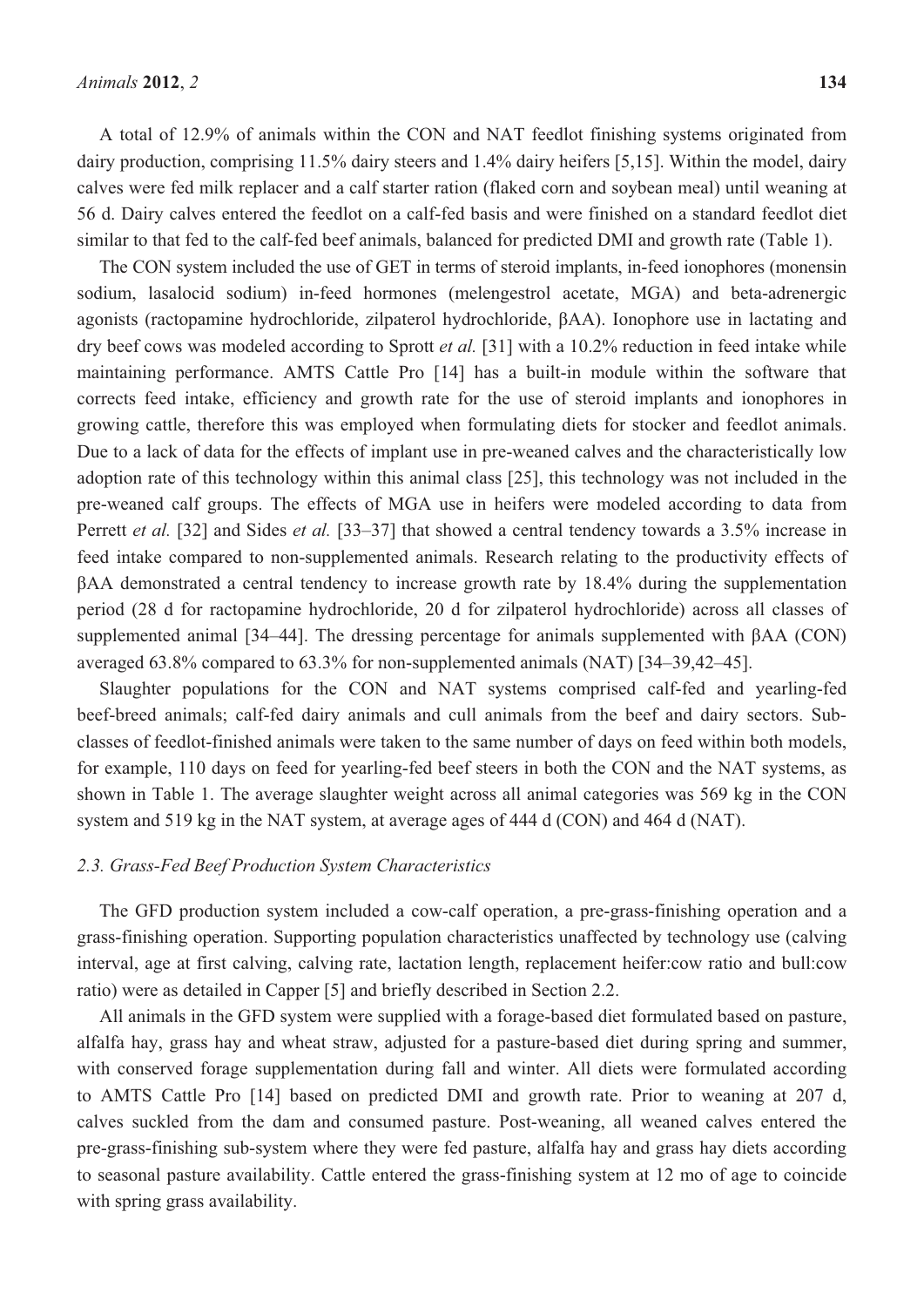As dairy calves entering the beef system are characteristically finished within feedlots and cull dairy cows would not be eligible to be sold as grass-fed beef, the GFD system did not include any animals from the dairy industry. Slaughter populations for the GFD system therefore comprised grass-finished steers and heifers, plus cull beef breed cows and bulls. The average slaughter weight across all animal categories was 486 kg at 679 d of age, with a 57.5% dressing percentage.

#### **3. Results and Discussion**

Productivity is a major driver of environmental impact via the "dilution of maintenance" effect [5]. This concept is demonstrated by the results of the current study. Animals within the CON system had an average slaughter weight of 569 kg and took a total of 444 d to raise from birth to slaughter; compared to 519 kg slaughter weight per animal after a similar time period (464 d) in the NAT system; and 486 kg after 679 d in the GFD system. As slaughter weight increases, concurrent decreases are exhibited in the number of finished beef animals required to produce a set quantity of beef, and the number of non-productive animals required to maintain the supporting beef population. Thus, the CON system required 7,046  $\times$  10<sup>3</sup> animals in the population to produce 1.0  $\times$  10<sup>9</sup> kg of beef compared to 8,257  $\times$  10<sup>3</sup> animals (a 17.1% increase) and 12,510  $\times$  10<sup>3</sup> animals (a 77.5% increase) in the NAT and GFD systems respectively (Table 2).

Improvements in growth rate do not necessarily affect the size of the supporting beef population; however, the time elapsing from birth to slaughter has a notable effect upon the total population maintenance nutrient requirement. It is important to note that the growth rates within this study are those predicted by the AMTS Cattle Pro [14] ration formulation software based on animal characteristics and dietary nutrient supply, and are not representative of any specific farm. Animal productivity varies considerably between and within individual systems, and it could be argued comparisons between individual farms might show differing results than those exhibited in the current study. The average time from birth to slaughter in the GFD system (679 d) is considered to be a conservative estimate as it is at the lower end of the range of finishing ages (671–915 d) quoted during personal communication with a grass-fed beef producer, Joel Salatin, Polyface Farm, Swoope, VA, USA, who is noted for a highly-successful forage-based system.

As shown in Table 2, reducing slaughter weight and growth rate increases the population nutrient requirement of the CON system (228,651  $\times$  10<sup>6</sup> MJ ME) by 11.5% in the NAT system (254,841  $\times$  10<sup>6</sup> MJ ME) or 54.6% in the GFD system (353,484  $\times$  10<sup>6</sup> MJ ME). The population maintenance nutrient requirement can be considered a proxy for both resource use and GHG emissions [5], thus, as shown in Table 2, environmental impact measured as a function of any measured parameter was reduced in the CON system compared to the NAT or GFD system. These results concur with those of a previous study evaluating the ecological impact of beef technology use and production system [46], which demonstrated considerable decreases in land use and methane emissions, and increased habitat conservation in an intensive system compared to a grass-fed system. Moreover, Pelletier [47] compared of various beef finishing systems using partial life cycle assessment, concluding that the greatest environmental impact was conferred by extensive grass-finishing systems compared to intensive feedlot-finishing systems; with the lowest impact bestowed by systems with the shortest time interval from birth to slaughter (calf-finished beef production).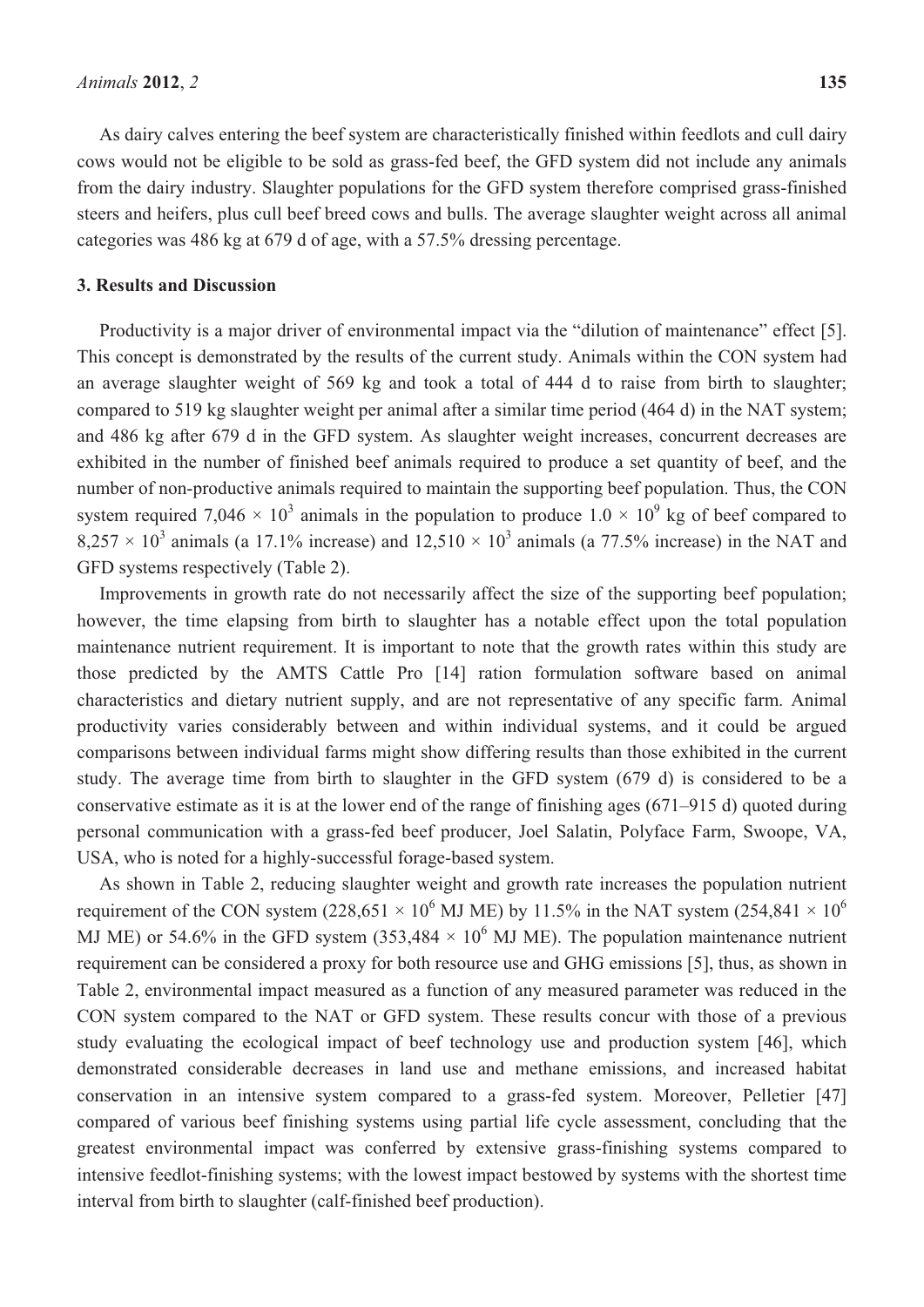**Table 2.** Resource inputs, waste output and environmental impact associated with producing  $1.0 \times 10^9$  kg of beef from a conventional (CON), natural (NAT) or grass-fed  $(GFD)$  system  $a$ .

| System                                                    | <b>CON</b> | <b>NAT</b> | <b>GFD</b> |
|-----------------------------------------------------------|------------|------------|------------|
| Animals                                                   |            |            |            |
| Supporting population $\frac{b}{x}$ (×10 <sup>3</sup> )   | 5,539      | 6,265      | 8,482      |
| Stockers/Pre-finishing $(\times 10^3)$                    | 628        | 920        | 1,378      |
| Finishing animals $(\times 10^3)$                         | 2,334      | 2,640      | 3,045      |
| Total animals slaughtered $\textdegree (\times 10^3)$     | 2,756      | 3,117      | 3,580      |
| Total population $\mathrm{d}(\times 10^3)$                | 7,046      | 8,257      | 12,510     |
| <b>Nutrition resources</b>                                |            |            |            |
| Population energy requirement $\text{° (MJ} \times 10^6)$ | 228,651    | 254,841    | 353,484    |
| Feedstuffs ( $t \times 10^3$ )                            | 54,476     | 67,263     | 106,166    |
| Land (ha $\times$ 10 <sup>3</sup> )                       | 5,457      | 6,678      | 9,868      |
| Water (liters $\times$ 10 <sup>6</sup> )                  | 485,698    | 572,477    | 1,957,224  |
| Fossil fuel energy ( $MJ \times 10^6$ )                   | 8,773      | 10,304     | 12,290     |
| Waste output                                              |            |            |            |
| Manure $(t \times 10^3)$                                  | 36,976     | 45,431     | 74,392     |
| Nitrogen excretion (t)                                    | 399,789    | 486,683    | 807,759    |
| Phosphorus excretion (t)                                  | 37,190     | 46,897     | 76,567     |
| Greenhouse gas emissions                                  |            |            |            |
| Methane $f(t)$                                            | 501,593    | 586,729    | 854,561    |
| Nitrous oxide $g$ (t)                                     | 7,532      | 9,078      | 13,833     |
| Carbon footprint $h(t CO_2 \text{-} eq \times 10^3)$      | 15,989     | 18,772     | 26,785     |

<sup>a</sup> Further details of system characteristics are given in Section 2.

<sup>b</sup> Includes cows (lactating and dry), pre-weaning calves, heifers (<12 mo and >12 mo of age) and bulls (adolescent, yearling and mature).

c Includes cull cows and bulls.

<sup>d</sup> Total is not equivalent to the sum of the previous rows due to differences in mortality between sub-systems.

e Includes energy requirements for maintenance (all animals), and growth, pregnancy and lactation (where applicable)

 $f$  Includes CH<sub>4</sub> emissions from enteric fermentation and manure.

 $\beta$  Includes N<sub>2</sub>O emissions from manure and inorganic fertilizer application.

 $h$  Includes  $CO<sub>2</sub>$  emissions from manufacture of cropping inputs, crop production and harvest, fuel combustion, electricity generation, and  $CO<sub>2</sub>$  equivalents from CH<sub>4</sub> and N<sub>2</sub>O.

Following established historical trends, the quantity of arable land available per capita is predicated to decrease in accordance with the global population size, reaching a nadir at 0.15 ha/person in 2050 [48]. This is a consequence of increased demand for land used for non-agricultural purposes (e.g., industry, recreation, urban sprawl) and degradation of existing agriculture land [49]. Efficient land use is crucial for agricultural sustainability, thus the CON system, which required  $5,457 \times 10^3$  ha of land per  $1.0 \times 10^9$  kg beef, appears to be more sustainable than either the NAT system which required 22.4% more land  $(6.678 \times 10^3$  ha of land per  $1.0 \times 10^9$  kg beef) or the GFD system at 80.8% more land to produce the same quantity of beef  $(9,868 \times 10^3$  ha of land per  $1.0 \times 10^9$  kg beef; Table 2). Existing debate as to the validity of using grains or legumes for animal feed that could be otherwise be used for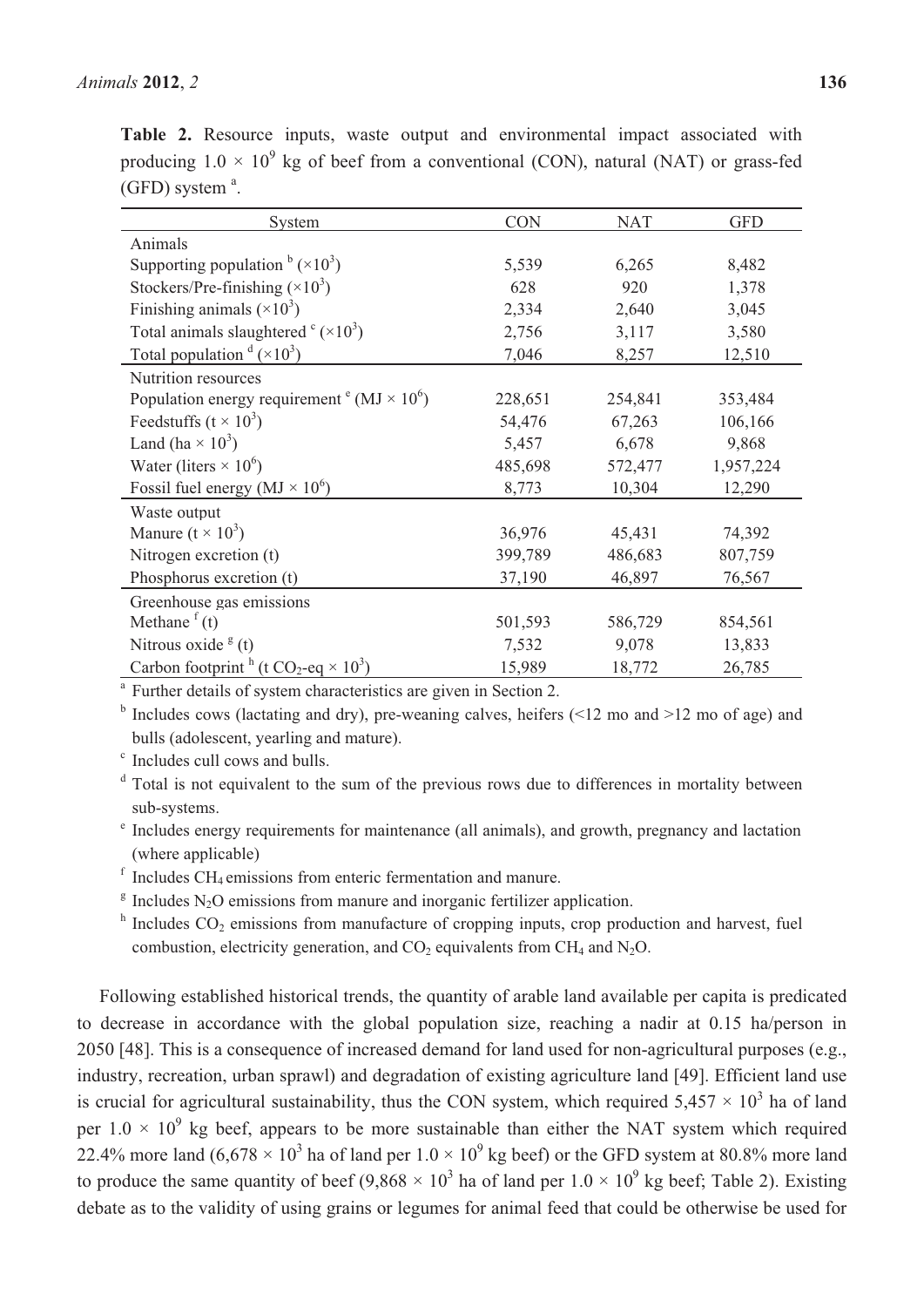human food [50,51] is likely to intensify as the population increases. For example, despite its biological implausibility, a feed efficiency of 30 kg feed to one kg gain has recently been quoted as evidence of the unsustainability of beef production [52]. Monogastric animals have an improved efficiency of feed conversion into gain compared to ruminants. However, beef production systems that utilize range and pastureland (which is generally unsuitable for human food crop production [5]) gain a sustainability advantage over monogastric production systems that rely upon human-edible grains and legumes. This is discussed at length by Wilkinson [53], who redefined the conventional measures of feed efficiency (7.8 kg feed per kg of gain for feedlot-finished beef) to account for the human-edible energy or protein feed inputs compared to the human-edible energy or protein output from the animal production system. Under these constraints, grass-finished beef (termed suckler beef in European systems) had a favorable human edible feed efficiency ratio whether expressed in terms of energy (1.9 MJ/MJ edible energy in animal product) or protein (0.92 kg/kg edible protein in animal product). Wilkinson's [53] results appear to imply that grass-fed beef would be environmentally advantageous if competition for feed/food crops is a defining criteria, however, the quantity of land required for differing production systems must be taken into consideration. If the total U.S. beef produced in 2010 (11.8  $\times$  10<sup>9</sup> kg) was produced by a grass-fed system, the increase in land required compared to conventional production would be  $52.2 \times 10^6$  hectares, equivalent to 75% the land area of Texas.

Water use for agriculture is an area of growing concern within many regions and is predicted to be the primary limiting factor affecting agricultural productivity in future [54] as agricultural requirements conflict with industrial and urban use, and the rate of withdrawal from aquifers exceeds replenishment. Within beef production, water is used within two major sub-systems: the animal sub-system in terms of voluntary water intake, and the cropping sub-system, in which water is used for crop and pastureland irrigation. As with other environmental measures, animal productivity has a considerable effect on water consumption as a maintenance requirement for water may be partitioned out for each individual animal. Thus increased growth rate and slaughter weight in the CON system reduces water consumption to  $485,689 \times 10^6$  liters (CON) compared to a 17.9% increase in the NAT system (572,477  $\times$  10<sup>6</sup> liters per 1.0  $\times$  10<sup>9</sup> kg beef) or a 302% increase in the GFD system (1,957,224  $\times$  10<sup>6</sup> liters per  $1.0 \times 10^9$  kg beef; Table 2). However, irrigation water is the major contributor to total water consumption, thus the magnitude of the difference in water use between the CON and GFD systems (compared to the proportional differences in other environmental measures) is due to the assumption within the model that 50% of grassland used to finish cattle in the GFD system is irrigated. This is an area of uncertainty compared to the irrigation data for the feed crop (corn, soy, alfalfa) components of the model. USDA irrigation surveys [22] provide data upon average water use per pastureland unit area and the percentage of pastureland irrigated on a national basis, yet there is no data available as to how much irrigated pastureland is allocated to beef. If we change the original assumption (50% of pastureland used to finish cattle is irrigated) and run the model with 25%, 15% or 5% of land being irrigated, the total quantity of water used by the GFD system declines from 1,957,224  $\times$  10<sup>6</sup> liters to 1,044,070  $\times$  10<sup>6</sup> liters (25%), 678,808  $\times$  10<sup>6</sup> liters (15%) or 313,547  $\times$  10<sup>6</sup> liters (5%). Thus, the model is sensitive to irrigation water use to the extent that if greater than 9.7% of land used to finish beef is irrigated (while holding irrigation water use within the CON system constant), the GFD system is less environmentally-desirable than the CON system.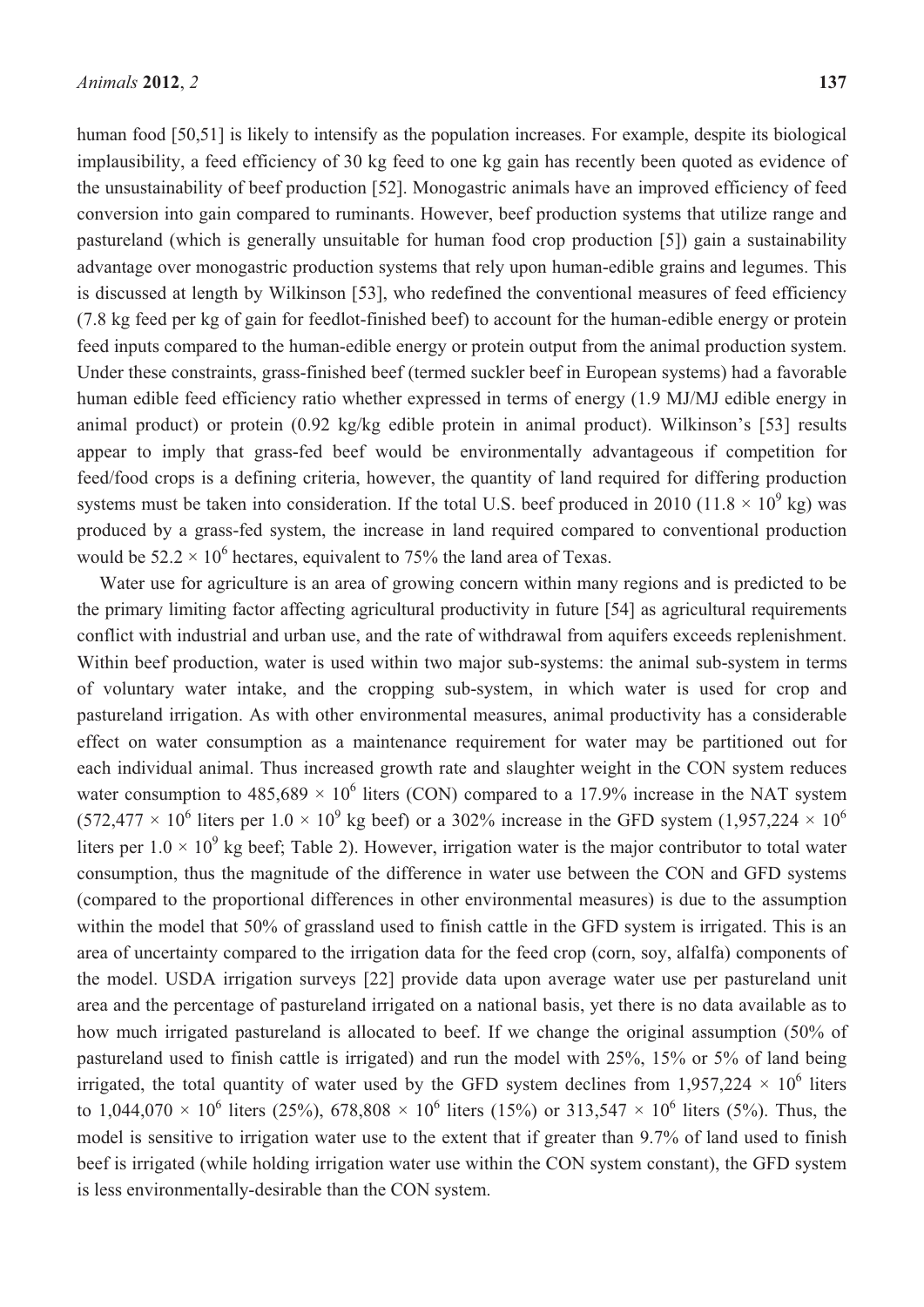Nutrient (N and P) excretion was primarily affected by animal productivity (Table 2), with minor effects of nutrient supply *vs*. requirements. The quantities of N and P excreted from the population per  $1.0 \times 10^{9}$  kg kg beef were reduced in the CON system (399,789 t N/kg beef and 37.190 t P/kg beef) compared to the NAT system (486,683 t N/kg beef and 46,897 t P/kg beef) or GFD system (807,759 t N/kg beef and 76,567 t P/kg beef). Nutrient run-off into waster courses is a primary concern relating to P excretion, and N excretion is also associated with ammonia emissions to the atmosphere, particularly in confined animal systems. Variation in manure application rate, storage characteristics, climatic conditions and pasture-based/housed animal management will have a considerable effect upon both nutrient run-off [55] and ammonia emissions [56]. It should therefore be noted that neither P nor N excretion provides a direct measure of nutrient run-off or ammonia emissions, but simply act as a comparative measure for the potential for run-off or gaseous emissions to occur.

The carbon footprint (expressed as total GHG emissions in  $CO<sub>2</sub>$ -equivalents per unit of beef) of livestock production systems is one of the most debated issues relating to environmental impact. Previous research has demonstrated that improving productivity demonstrably reduces the carbon footprint of beef production [5,47,57–60], which concurs with the results revealed by the 17.4% increase in NAT system carbon emissions (18,772 t CO<sub>2</sub>-eq per  $1.0 \times 10^9$  kg beef) compared to the CON system (15,989 t  $\times$  10<sup>3</sup> CO<sub>2</sub>-eq per 1.0  $\times$  10<sup>9</sup> kg beef; Table 2) within the current study. Nonetheless, the perception remains that extensive, grass-based systems have a lower carbon footprint than intensive, confined systems. This is exemplified by a report from the Environmental Working Group [61] that states "Meat, eggs and dairy products that are certified organic, humane and/or grass-fed are generally the least environmentally damaging." Within the current study, the GFD system had a carbon footprint of 26,785 t CO<sub>2</sub>-eq per  $1.0 \times 10^9$  kg beef, which, is an increase of 67.5% compared to the CON system and would be equivalent to adding  $25.2 \times 10^6$  US cars to the road on an annual basis based on average mileages and carbon emissions per mid-sized automobile from US EPA [24]. The increase in carbon emissions was primarily affected by the increase in population size and time elapsed from birth to slaughter in the GFD population, however, provision of a forage-based diet also increased daily methane emissions per animal as noted by Johnson and Johnson [62] and Pinares-Patiño *et al.* [63].

The potential for carbon sequestration by well-managed pastureland may be a mitigating factor for carbon emissions within the GFD system, yet it was not accounted for throughout the current study due to a lack of sustentative data. Although the GFD system is forage-based throughout, the cow-calf and stocker sub-systems within the CON and NAT production systems were also forage-based. In the absence of significant differences in land conversion or management in these sub-systems, potential for carbon sequestration could therefore only be considered to be a mitigating factor within the grass-finishing system compared to the feedlot-finishing sub-system. Partitioning out the carbon emissions from sub-systems reveals that the grass-finishing sub-system accounted for 6,868 t  $\times$  10<sup>3</sup> CO<sub>2</sub>-eq per  $1.0 \times 10^9$  kg beef. With a total land use of  $1,392 \times 10^3$  ha in the grass-finishing sub-system and assuming carbon equilibrium for land used by the feedlot-finishing system, the pastureland used to finish cattle in the GFD system would need to sequester 4.93 t  $CO<sub>2</sub>$  per ha/yr, equivalent to 1.35 t C per ha/yr, in order to produce a finishing sub-system with a similar carbon footprint to that of the CON system. This appears to be a lofty target, given that Bruce *et al.* [64] suggest that the potential for carbon sequestration in well-managed pastureland is 200 kg/ha, whereas Conant *et al.* [65] report 540 kg/ha. Moreover, this does not take into consideration the increased land use and carbon emissions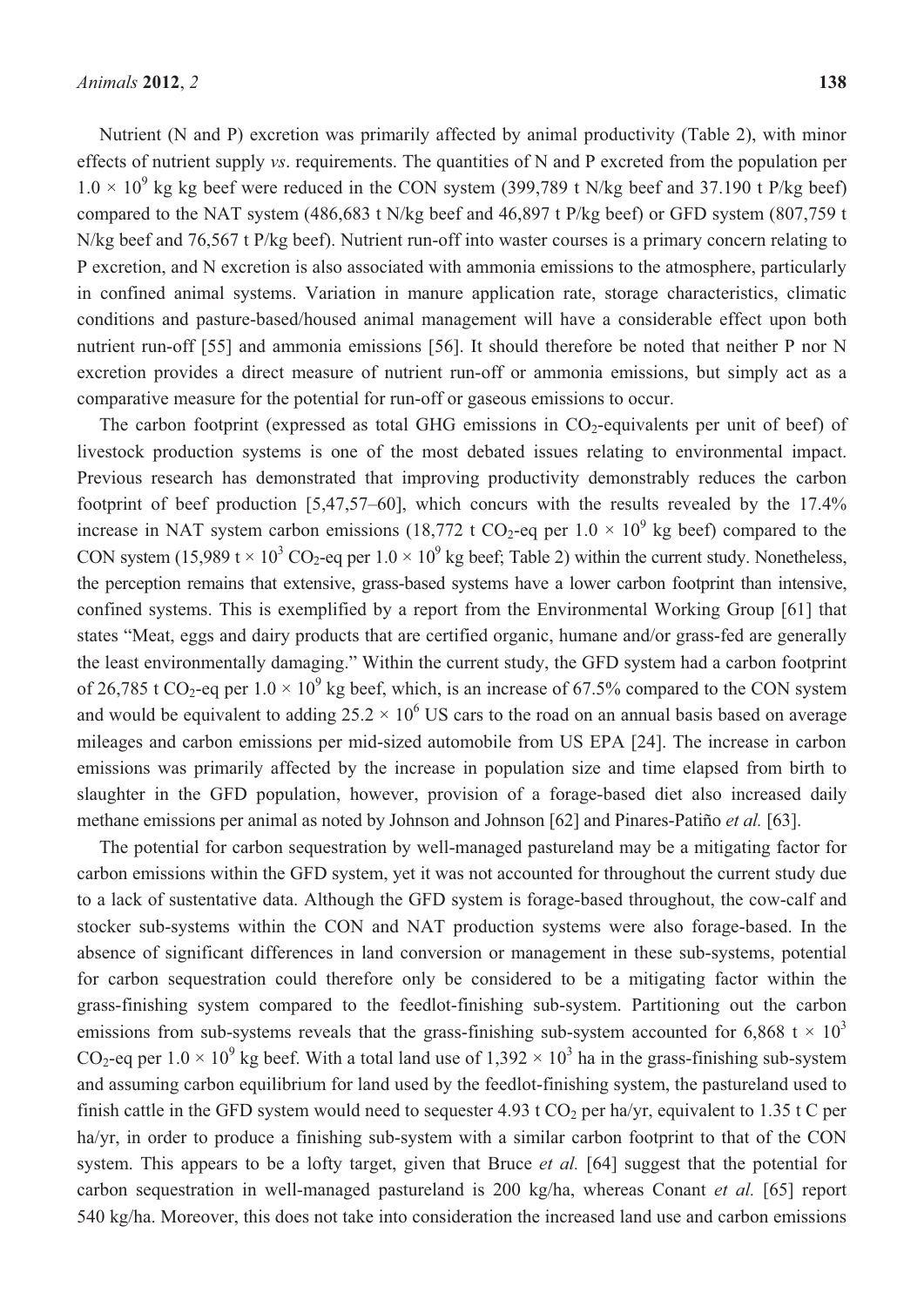from cow-calf and stocker populations in the GFD compared to the CON system. As cow-calf and stocker operations tend to be located on unimproved rangeland or forage crops that do not achieve significant carbon sequestration [64], the estimate of the amount of carbon needed for the GFD system to reach equal carbon emissions per unit of beef should be regarded as a considerable underestimate. Well-managed rotational grazing systems within the cow-calf operation would lessen the impact of the cow-calf sub-system on total carbon emissions per unit of beef, however, this mitigation is not confined to GFD systems and could equally be practiced within the CON or NAT systems.

Feed and animal transportation are often considered to be a major factor affecting fossil fuel use in CON or NAT beef production systems, yet within the current study transport accounted for 0.87% of the carbon footprint from the CON system, 0.83% of the NAT system's carbon emissions and 0.24% of total carbon emitted from the GFD system, a result which is in agreement with the results published by Capper [5]. The increased contribution of transportation to the CON and NAT systems' carbon footprints resulted from the greater reliance upon feeds imported into the feedlot system, compared to increased proportional contributions of CH<sub>4</sub> emissions in the GFD system. Fossil fuel use within the three systems followed a similar pattern to the previously discussed resources, with CON system using less fossil fuel energy per  $1.0 \times 10^9$  kg beef (8,773  $\times 10^6$  MJ) compared to the NAT (10,304  $\times 10^6$  MJ, an increase of 17.5%) or GFD (12,290  $\times$  10<sup>6</sup> MJ, an increase of 40%) systems. This is contrary to the popular belief that lesser fossil fuel use is a major environmental advantage of extensive beef production systems. Within the current study, cropping and harvesting practices are the major contributors to fossil fuel use: decreases in total feed use and therefore cropping inputs and feed transportation resulting from improved animal productivity are demonstrated by the difference in fossil fuel energy between the CON and NAT systems. The greater use of fossil fuel energy in the GFD system results from cropping and harvesting practices for conserved forages to support animals during winter months.

#### **4. Conclusions**

The US beef industry faces a clear challenge in supplying the needs of the increasing population, while reducing environmental impact. Use of technologies that improve animal productivity in combination with intensive feedlot finishing systems demonstrably reduce both resource use and GHG emissions per unit of beef. The beef industry is thus well placed to continue its tradition of environmental stewardship, yet it faces considerable opposition in terms of consumer perceptions of intensive production systems that may have a negative impact upon social sustainability. Demonization of specific sectors in favor of niche markets that intuitively appear to have a smaller carbon footprint further propagate the idea that large-scale production systems are undesirable, yet all systems that fulfill the three facets of sustainability have a place within the industry. It is important to communicate the relative environmental impacts of differing beef production systems to producers, processors and retailers in order to maintain a variety of beef products within the marketplace and to provide consumers with a scientific basis for dietary choices.

### **Conflict of Interest**

The author declares no conflict of interest.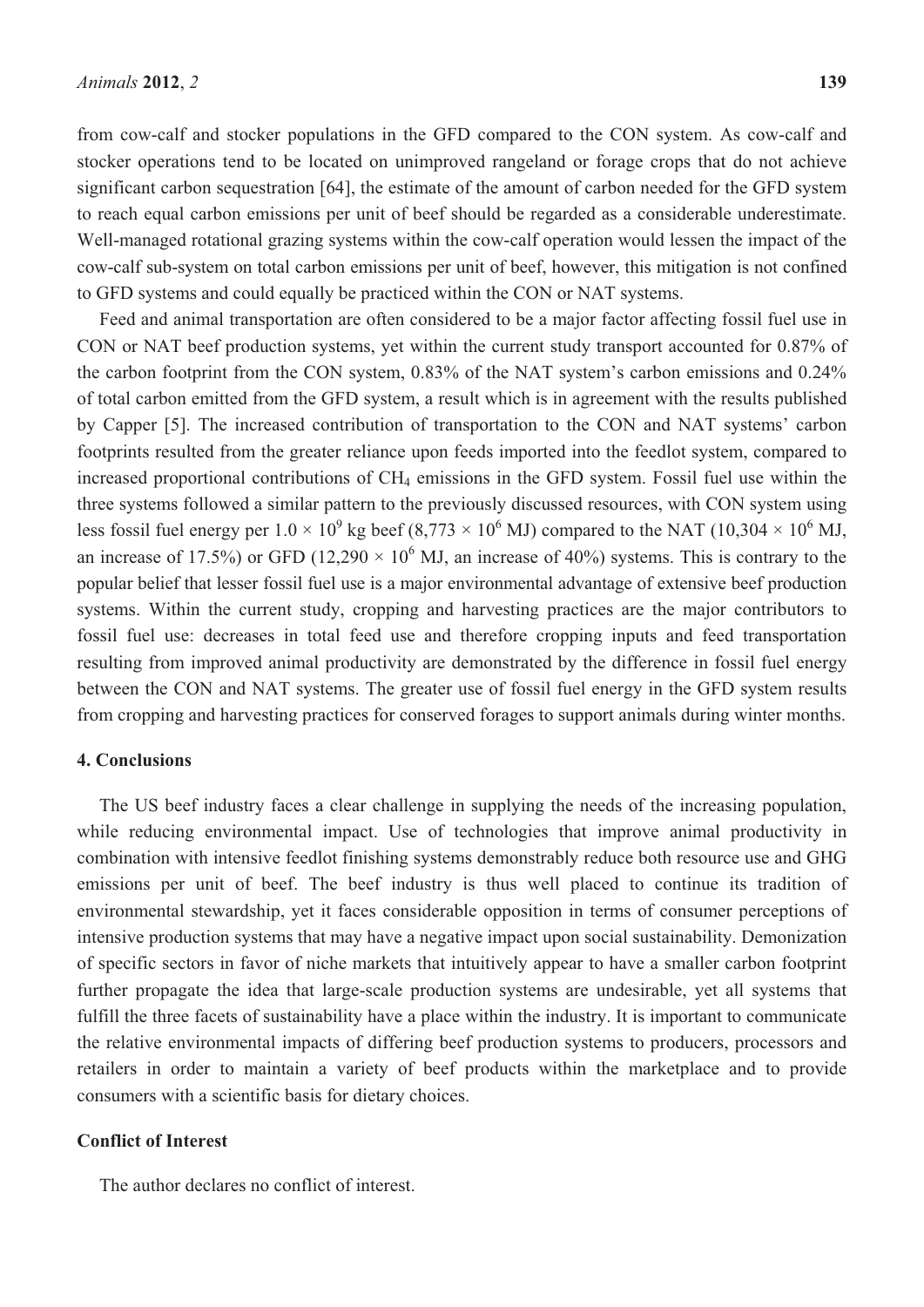# **References and Notes**

- 1. What is Sustainability? Available online: http://www.epa.gov/Sustainability/basicinfo.htm (accessed on 15 March 2010).
- 2. *How to Feed the World in 2050*; FAO: Rome, Italy, 2009.
- 3. Tilman, D.; Cassman, K.G.; Matson, P.A.; Naylor, R.; Polasky, S. Agricultural sustainability and intensive production practices. *Nature* **2002**, *418*, 671-677.
- 4. Xue, H.; Mainville, D.; You, W.; Nayga, R.M. Consumer preferences and willingness to pay for grass-fed beef: Empirical evidence from in-store experiments. *Food Quality Preference* **2010**, *21*, 857-866.
- 5. Capper, J.L. The environmental impact of United States beef production: 1977 compared with 2007. *J. Anim. Sci.* **2011**, *89*, 4249-4261.
- 6. Lawrence, J.D.; Ibarburu, M. *Economic Analysis of Pharmaceutical Technologies in Modern Beef Production in a Bioeconomy Era*; Iowa State University: Ames, IA, USA, 2007.
- 7. Capper, J.L.; Hayes, D.J. The environmental and economic impact of removing growth-enhancing technologies from United States beef production. *J. Anim. Sci.* **2012**, submitted.
- 8. MacArthur Clark, J.A.; Pottera, M.; Hardinga, E. The welfare implications of animal breeding and breeding technologies in commercial agriculture. *Livest. Sci.* **2006**, *103*, 270-281.
- 9. Fraser, D. Toward a global perspective on farm animal welfare. *Appl. Anim. Behav. Sci.* **2008**, *113*, 330-339.
- 10. Anderson, S.A.; Yeaton Woo, R.W.; Crawford, L.M. Risk assessment of the impact on human health of resistant *Campylobacter jejuni* from fluoroquinolone use in beef cattle. *Food Control*  **2001**, *12*, 13-25.
- 11. Harrington, L.M.B.; Lu, M. Beef feedlots in southwestern Kansas: Local change, perceptions, and the global change context. *Global Environ. Change* **2002**, *12*, 273-282.
- 12. Niche beef products comprise small share of total retail beef sales. Available online: http://www.beef.org/uDocs/nichebeefproducts.pdf (accessed on 16 January 2012).
- 13. USDA/AMS. *United States Standards for Livestock and Meat Marketing Claims, Grass (Forage) Fed Claim for Ruminant Livestock and the Meat Products Derived From Such Livestock—Docket No. AMS–LS–07–0113; LS–05–09*; USDA: Washington, DC, USA, 2007.
- 14. Agricultural Modeling and Training Systems (AMTS). *Cattle Pro*; Cornell Research Foundation: Ithaca, NY, USA, 2006.
- 15. Beckett, J.L.; Oltjen, J.W. Estimation of the water requirement for beef production in the United States. *J. Anim. Sci.* **1993**, *71*, 818-826.
- 16. Meyer, U.; Stahl, W.; Flachowsky, G. Investigations on the water intake of growing bulls. *Livest. Sci.* **2006**, *103*, 186–191.
- 17. Moe, P.W.; Tyrrell, H.F. Methane production in dairy cows. *J. Dairy Sci.* **1979**, *62*, 1583-1586.
- 18. Kaspar, H.F.; Tiedje, J.M. Dissimilatory reduction of nitrate and nitrite in the bovine rumen: Nitrous oxide production and effect of acetylene. *Appl. Environ. Microbiol.* **1981**, *41*, 705-709.
- 19. Kirchgessner, M.; Windisch, W.; Muller, H.L.; M,K. Release of methane and of carbon dioxide by dairy cattle. *Agribiol. Res.* **1991**, *44*, 2-9.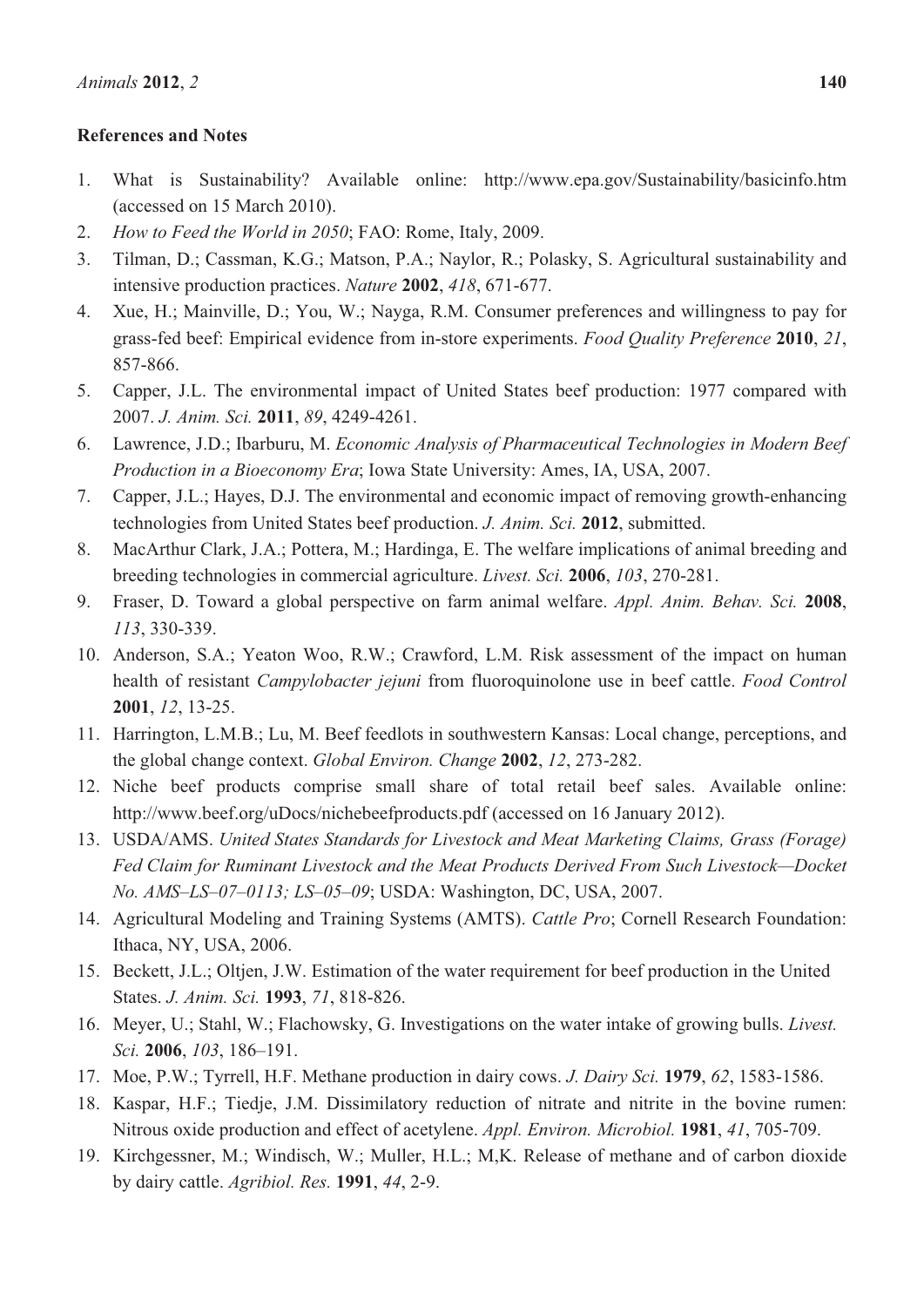- 20. U.S. EPA. *Inventory of U.S. Greenhouse Gas Emissions and Sinks: 1990–2008*; U.S. EPA: Washington, DC, USA, 2010.
- 21. IPCC. *IPCC Guidelines for National Greenhouse Gas Inventories*; Institute for Global Environmental Strategies (IGES) for the IPCC: Kanagawa, Japan, 2006.
- 22. USDA/NASS. *2007 Census of Agriculture: Farm and Ranch Irrigation Survey*; USDA: Washington, DC, USA, 2007.
- 23. West, T.O.; Marland, G. A synthesis of carbon sequestration, carbon emissions, and net carbon flux in agriculture: Comparing tillage practices in the United States. *Agr. Ecosyst. Environ.* **2002**, *91*, 217–232.
- 24. U.S. EPA. *Light-Duty Automotive Technology, Carbon Dioxide Emissions, and Fuel Economy Trends: 1975 Through 2009*; US EPA: Washington, DC, USA, 2009.
- 25. USDA. *Part I: Baseline Reference of Feedlot Management Practices, 1999*; USDA:APHIS:VS, CEAH, National Animal Health Monitoring System: Fort Collins, CO, USA, 2000.
- 26. USDA. *Beef 2007–08 Part I: Reference of Beef Cow-Calf Management Practices in the United States, 2007–08*; USDA:APHIS:VS, CEAH, National Animal Health Monitoring System: Fort Collins, CO, USA, 2009.
- 27. USDA. *Beef 2007–08 Part II: Reference of Beef Cow-calf Management Practices in the United States, 2007–08*; USDA:APHIS:VS, CEAH, National Animal Health Monitoring System: Fort Collins, CO, USA, 2009.
- 28. USDA. *Part II: Baseline Reference of Feedlot Health and Health Management, 1999*; USDA:APHIS:VS, CEAH, National Animal Health Monitoring System: Fort Collins, CO, USA, 2000.
- 29. Cederberg, C.; Stadig, M. System expansion and allocation in life cycle assessment of milk and beef production. *Int. J. LCA.* **2003**, *8*, 350-356.
- 30. Capper, J.L.; Cady, R.A.; Bauman, D.E. The environmental impact of dairy production: 1944 compared with 2007. *J. Anim. Sci.* **2009**, *87*, 2160-2167.
- 31. Sprott, L.R.; Goehring, T.B.; Beverly, J.R.; Corah, L.R. Effects of ionophores on cow herd production: A review. *J. Anim. Sci.* **1988**, *66*, 1340-1346.
- 32. Perrett, T.; Wildman, B.K.; Jim, G.K.; Vogstad, A.R.; Fenton, R.K.; Hannon, S.L.; Schunicht, O.C.; Abutarbush, S.M.; Booker, C.W. Evaluation of the efficacy and cost-effectiveness of Melengestrol Acetate in feedlot heifer calves in Western Canada. *Vet. Ther.* **2008**, *9*, 223-240.
- 33. Sides, G.E.; Swingle, R.S.; Vasconcelos, J.T.; Borg, R.C.; Moseley, W.M. Effect of feeding Melengestrol Acetate, Monensin, and Tylosin on performance, carcass measurements, and liver abscesses of feedlot heifers. *Profess. Anim. Scient.* **2009**, *25*, 459-464.
- 34. Scramlin, S.M.; Platter, W.J.; Gomez, R.J.; Choat, W.T.; McKeith, F.T.; Killefer, J. Comparative effects of ractopamine hydrochloride and zilpaterol hydrochloride on growth performance, carcass traits, and longissimus tenderness of finishing steers. *J. Anim. Sci.* **2010**, *88*, 1823-1829.
- 35. Montgomery, J.L.; Krehbiel, C.R.; Cranston, J.J.; Yates, D.A.; Hutcheson, J.P.; Nichols, W.T.; Streeter, M.N.; Bechtol, D.T.; Johnson, E.; TerHune, T.; Montgomery, T.H. Dietary zilpaterol hydrochloride. I. Feedlot performance and carcass traits of steers and heifers. *J. Anim. Sci.* **2009**, *87*, 1374-1383.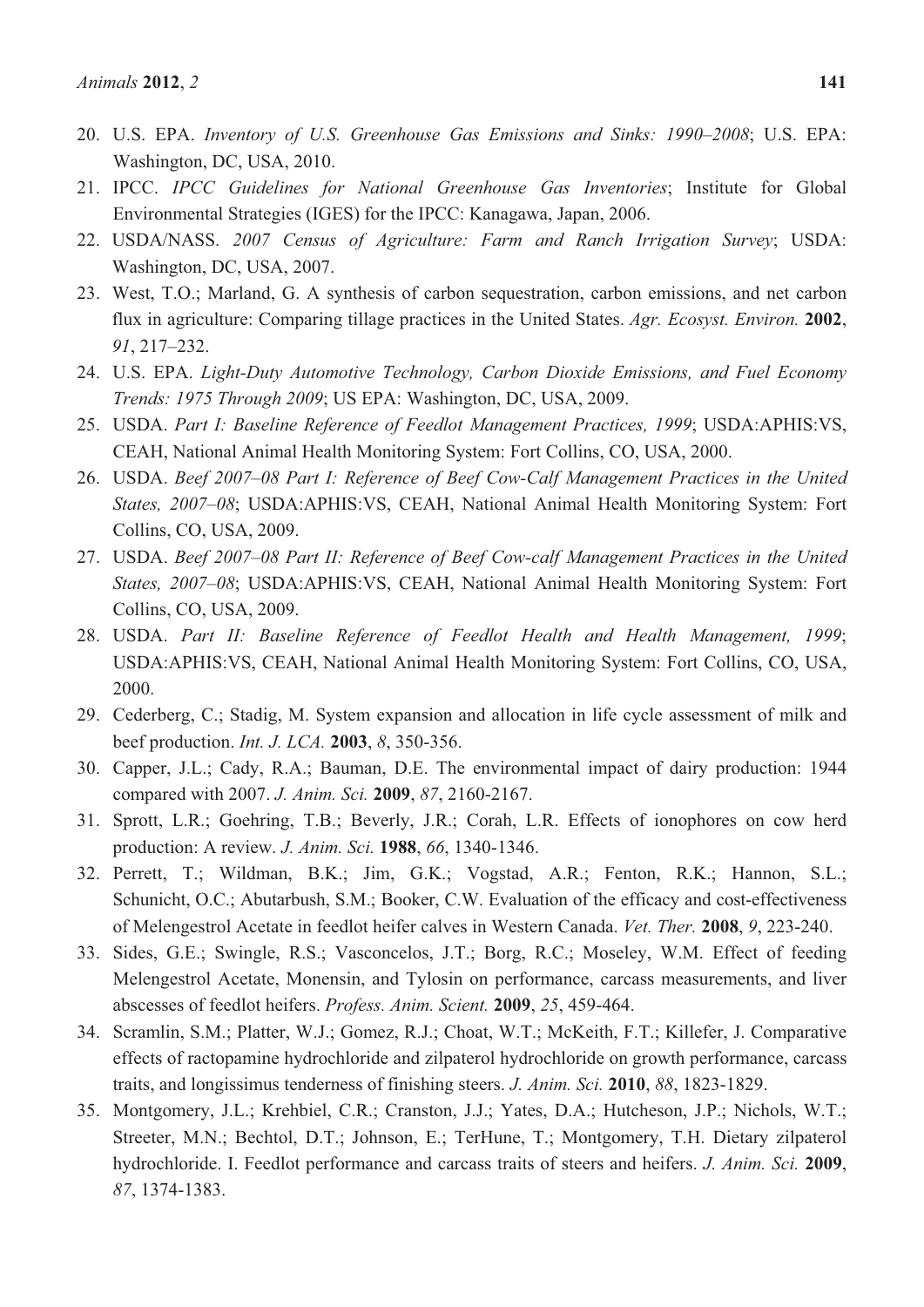- 36. Montgomery, J.L.; Krehbiel, C.R.; Cranston, J.J.; Yates, D.A.; Hutchseon, J.P.; Nichols, W.T.; Streeter, M.N.; Swingle, R.S.; Montgomery, T.H. Effects of dietary zilpaterol hydrochloride on feedlot performance and carcass characteristics of beef steers fed with and without monensin and tylosin. *J. Anim. Sci.* **2009**, *87*, 1013-1023.
- 37. Elam, N.A.; Vasconcelos, J.T.; Hilton, G.G.; VanOverbeke, D.L.; Lawrence, T.E.; Montgomery, T.H.; Nichols, W.T.; Streeter, M.N.; Hutcheson, J.P.; Yates, D.A.; Galyean, M.L. Effect of zilpaterol hydrochloride duration of feeding on performance and carcass characteristics of feedlot cattle. *J. Anim. Sci.* **2009**, *87*, 2133-2141.
- 38. Laudert, S.; Vogel, G.; Schroeder, A.; Platter, W.; Van Koevering, M. Effects of ractopamine fed to finishing steers. II. Summary of six studies—Carcass traits. *J. Anim. Sci.* **2005**, *83 (Suppl. 1)*, 112.
- 39. Schroeder, A.L.; Polser, D.M.; Laudert, S.B.; Vogel, G.J.; Ripberger, T.; Van Koevering, M.T. The Effect of Optaflexx on Growth Performance and Carcass Traits of Steers and Heifers. In *Proceedings of the 19th Annual Southwest Nutrition and Management Conference*, Tempe, AZ, USA, 24–25 February 2004; pp. 65-81.
- 40. Laudert, S.; Vogel, G.; Schroeder, A.; Platter, W.; Van Koevering, M. Effects of ractopamine fed to finishing steers. I. Summary of six studies—Growth performance. *J. Anim. Sci.* **2005**, *83 (Suppl. 1)*, 112.
- 41. Abney, C.S.; Vasconcelos, J.T.; McMeniman, J.P.; Keyser, S.A.; Wilson, K.R.; Vogel, G.J.; Galyean, M.L. Effects of ractopamine hydrochloride on performance, rate and variation in feed intake, and acid-base balance in feedlot cattle. *J. Anim. Sci.* **2007**, *85*, 3090-3098.
- 42. Gruber, S.L.; Tatum, J.D.; Engle, T.E.; Mitchell, M.A.; Laudert, S.B.; Schroeder, A.L.; Platter, W.J. Effects of ractopamine supplementation on growth performance and carcass characteristics of feedlot steers differing in biological type. *J. Anim. Sci.* **2007**, *85*, 1809-1815.
- 43. Vogel, G.J.; Duff, G.C.; Lehmkuhler, J.; Beckett, J.L.; Drouilliard, J.S.; Schroeder, A.L.; Platter, W.J.; Van Koevering, M.T.; Laudert, S.B. Effect of ractopamine hydrochloride on growth performance and carcass traits in calf-fed and yearling Holstein steers fed to slaughter. *Profess. Anim. Sci.* **2009**, *25*, 26-32.
- 44. Anderson, D.B.; Moody, D.E.; Hancock, D.L. Beta-Adrenergic Agonists. In *Encyclopedia of Animal Science*; Pond, W.G., Bell, A.W., Eds.; Marcel-Dekker Inc.: New York, NY, USA, 2005.
- 45. Baxa, T.J.; Hutcheson, J.P.; Miller, M.F.; Brooks, J.C.; Nichols, W.T.; Streeter, M.N.; Yates, D.A.; Johnson, B.J. Additive effects of a steroidal implant and zilpaterol hydrochloride on feedlot performance, carcass characteristics, and skeletal muscle messenger ribonucleic acid abundance in finishing steers. *J. Anim. Sci.* **2010**, *88*, 330-337.
- 46. Avery, A.; Avery, D. *The Environmental Safety and Benefits of Pharmaceutical Technologies in Beef Production*; Hudson Institute, Center for Global Food Issues: Washington, DC, USA, 2007.
- 47. Pelletier, N.; Pirog, R.; Rasmussen, R. Comparative life cycle environmental impacts of three beef production strategies in the Upper Midwestern United States. *Agr. Syst.* **2010**, *103*, 380-389.
- 48. Bauman, D.E.; Capper, J.L. Future Challenges and Opportunities in Animal Nutrition. In *Proceedings of 26th Southwest Nutrition & Management Conference*, Tempe, AZ, USA, 24 February 2011.
- 49. *Global Agriculture Towards 2050*; FAO: Rome, Italy, 2009.